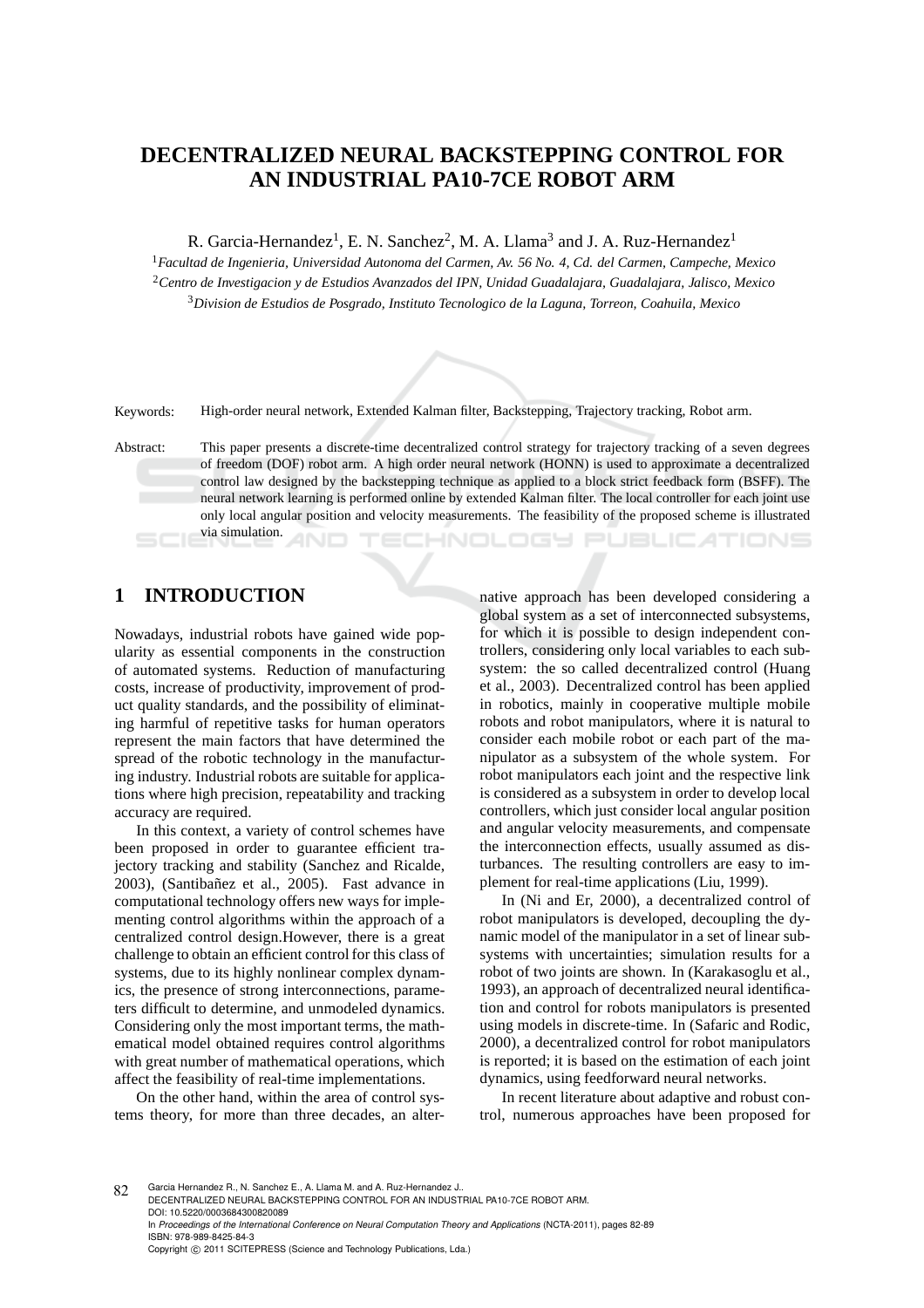the design of nonlinear control systems. Among these, adaptive backstepping constitutes a major design methodology (Krstic et al., 1995). The idea behind the backstepping approach is that some appropriate functions of state variables are selected recursively as virtual control inputs for lower dimension subsystems of the overall system. Each backstepping stage results in a new virtual control design from the preceding stages; when the procedure ends, a feedback design for the true control input results, which achieves the original design objective.

In this paper, the authors propose a decentralized approach in order to design a suitable controller for each subsystem. Afterwards, each local controller is approximated by a high order neural network (HONN) (Ge et al., 2004). The neural network (NN) training is performed on-line by means of an extended Kalman filter (EKF) (Alanis et al., 2007), and the controllers are designed for each joint, using only local angular position and velocity measurements. Simulations for the proposed control scheme using a Mitsubishi PA10-7CE robot arm are presented. -INI

# **2 DISCRETE-TIME DECENTRALIZED SYSTEMS**

Let consider a class of discrete-time nonlinear perturbed and interconnected system which can be presented in the block strict feedback form (BSFF) (Krstic et al., 1995) consisting of *r* blocks

$$
\chi_i^1(k+1) = f_i^1(\chi_i^1) + B_i^1(\chi_i^1)\chi_i^2 + \Gamma_{i\ell}^1 \n\chi_i^2(k+1) = f_i^2(\chi_i^1, \chi_i^2) + B_i^2(\chi_i^1, \chi_i^2)\chi_i^3 + \Gamma_{i\ell}^2 \n\vdots \n\chi_i^{r-1}(k+1) = f_i^{r-1}(\chi_i^1, \chi_i^2, \ldots, \chi_i^{r-1}) \qquad (1) \n+ B_i^{r-1}(\chi_i^1, \chi_i^2, \ldots, \chi_i^{r-1})\chi_i^r + \Gamma_{i\ell}^{r-1} \n\chi_i^r(k+1) = f_i^r(\chi_i) + B_i^r(\chi_i)u_i + \Gamma_{i\ell}^r
$$

where  $\chi_i \in \Re^{n_i}$ ,  $\chi_i = \left[\chi_i^{1\top} \chi_i^{2\top} \dots \chi_i^{r\top}\right]^{\top}$  and  $\chi_i^j \in$  $\mathfrak{R}^{n_{ij}\times 1},\,\,\chi^{j}_{i}=\left[\chi^{j}_{i}\right]$ *i*1 χ *j*  $\chi_{i2}^j$  ...  $\chi_{il}^j$ <sup>T</sup>,  $i = 1,...,N$ ;  $j =$  $1, \ldots, r; l = 1, \ldots, n_{ij}; N$  is the number of subsystems,  $u_i \in \Re^{m_i}$  is the input vector, the rank of  $B_i^j = n_{ij}$ ,  $\sum_{j=1}^r n_{ij} = n_i$ ,  $\forall \chi_i^j \in D_{\chi_i^j} \subset \Re^{n_{ij}}$ . We assume that  $f_i^j$ ,  $B_i^j$  and  $\Gamma_i^j$  are smooth and bounded functions,  $f_i^j(0) = 0$  and  $B_i^j(0) = 0$ . The integers  $n_{i1} \le n_{i2} \le$  $\cdots \leq n_{ij} \leq m_i$  define the different subsystem structures. The interconnection terms are given by

$$
\Gamma^1_{i\ell} \quad = \quad \sum_{\ell=1, \ \ell \neq i}^N \gamma^1_{i\ell}(\chi^1_\ell)
$$

$$
\Gamma_{i\ell}^2 = \sum_{\ell=1,\ \ell \neq i}^N \gamma_{i\ell}^2(\chi_{\ell}^1, \chi_{\ell}^2)
$$
\n
$$
\vdots
$$
\n
$$
\Gamma_{i\ell}^{r-1} = \sum_{\ell=1,\ \ell \neq i}^N \gamma_{i\ell}^{r-1}(\chi_{\ell}^1, \chi_{\ell}^2, \dots, \chi_{\ell}^{r-1})
$$
\n
$$
\Gamma_{i\ell}^r = \sum_{\ell=1,\ \ell \neq i}^N \gamma_{i\ell}^r(\chi_{\ell})
$$
\n(2)

where  $\chi_{\ell}$  represents the state vector of the  $\ell$ -th subsystem with  $1 \leq \ell \leq N$  and  $\ell \neq i$ .

Interconnection terms (2) reflect the interaction between the *i*-th subsystem and the other ones.

# **3 HIGH-ORDER NEURAL NETWORKS**

**3.1 Discrete-time HONN**

Let consider the HONN described by

$$
\phi(w, z) = w^{\top} S(z)
$$
  
\n
$$
S(z) = [s_1^{\top}(z), s_2^{\top}(z), \cdots, s_m^{\top}(z)]
$$
  
\n
$$
s_i(z) = \left[ \prod_{j \in I_1} [s(z_j)]^{d_j(i_1)} \cdots \prod_{j \in I_m} [s(z_j)]^{d_j(i_m)} \right]^{\top}
$$
 (3)  
\n $i = 1, 2, \cdots, L$ 

where  $z = [z_1, z_2, \dots, z_p]^\top \in \Omega_z \subset \Re^p$ , *p* is a positive integer which denotes the number of external inputs, *L* denotes the neural network node number,  $\phi \in \mathbb{R}^m$ ,  $\{I_1, I_2, \cdots, I_L\}$  is a collection of not ordered subsets of  $\{1,2,\dots,p\}$ ,  $S(z) \in \Re^{L \times m}$ ,  $d_j(i_j)$  is a nonnegative integer,  $w \in \mathfrak{R}^L$  is an adjustable synaptic weight vector, and  $s(z_i)$  is chosen as the hyperbolic tangent function:

$$
s(z_j) = \frac{e^{z_j} - e^{-z_j}}{e^{z_j} + e^{-z_j}}
$$
 (4)

For a desired function  $u^* \in \mathbb{R}^m$ , assume that there exists an ideal weight vector  $w^* \in \Re^L$  such that the smooth function vector  $u^*(z)$  can be approximated by an ideal neural network on a compact subset  $\Omega$ <sub>z</sub>  $\subset \mathfrak{R}^q$ 

$$
u^*(z) = w^{*\top} S(z) + \varepsilon_z \tag{5}
$$

where  $\varepsilon_z \subset \mathfrak{R}^m$  is the bounded neural network approximation error vector; note that  $\|\varepsilon_z\|$  can be reduced by increasing the number of the adjustable weights. The ideal weight vector  $w^*$  is an artificial quantity required only for analytical purposes (Ge et al., 2004), (Rovithakis and Christodoulou, 2000). In general, it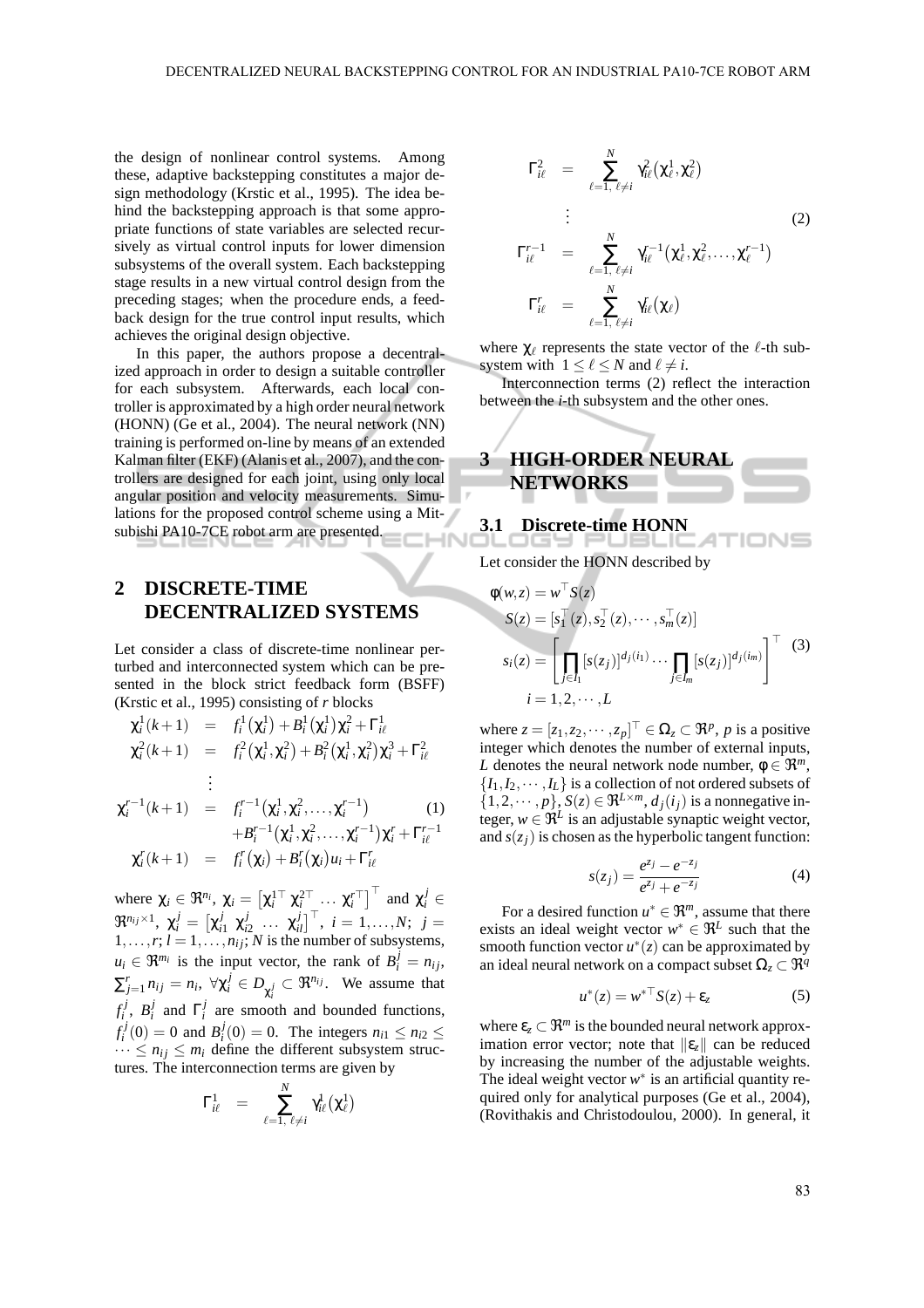is assumed that there exists an unknown but constant weight vector  $w^*$ , whose estimate is  $w \in \Re^L$ . Hence, it is possible to define:

$$
\tilde{w}(k) = w(k) - w^*
$$
\n(6)

as the weight estimation error.

#### **3.2 EKF Training Algorithm**

It is known that Kalman filtering (KF) estimates the state of a linear system with additive state and output white noises (Song and Grizzle, 1995). For KFbased neural network training, the network weights become the states to be estimated. In this case, the error between the neural network output and the measured plant output can be considered as additive white noise. Due to the fact that neural network mapping is nonlinear, an EKF-type is required.

The training goal is to find the optimal weight values which minimize the prediction error. We use a EKF-based training algorithm described by:

$$
K_i^j(k) = P_i^j(k)H_i^j(k)M_i^j(k)
$$
  
\n
$$
w_i^j(k+1) = w_i^j(k) + \eta_i^j K_i^j(k)e_i^j(k)
$$
  
\n
$$
P_i^j(k+1) = P_i^j(k) - K_i^j(k)H_i^{jT}(k)P_i^j(k) + Q_i^j(k)
$$
  
\n(7)

with

$$
M_i^j(k) = [R_i^j(k) + H_i^{jT}(k)P_i^j(k)H_i^j(k)]^{-1}
$$
 (8)

where  $P \in \Re^{L \times L}$  is the prediction error covariance matrix,  $w \in \Re^L$  is the weight (state) vector,  $\eta$  is the rate learning parameter such that  $0 \le \eta \le 1$ , *L* is the respective number of neural network weights,  $x \in \mathbb{R}^m$ is the measured plant state,  $\hat{x} \in \mathbb{R}^m$  is the neural network output,  $K \in \mathfrak{R}^{L \times m}$  is the Kalman gain matrix,  $Q \in \Re^{L \times L}$  is the state noise associated covariance matrix,  $R \in \mathbb{R}^{m \times m}$  is the measurement noise associated covariance matrix, and  $H \in \mathbb{R}^{L \times m}$  is a matrix, for which each entry  $(H_{ij})$  is the derivative of one of the neural network output  $(\hat{x}_i)$ , with respect to one neural network weight (*wj*), as follows

$$
H_{ij}(k) = \left[\frac{\partial \hat{x}_i(k)}{\partial w_j(k)}\right]
$$
 (9)

where  $i = 1, \ldots, m$  and  $j = 1, \ldots, L$ . Usually *P* and *Q* are initialized as diagonal matrices, with entries *P*(0) and *Q*(0), respectively. It is important to remark that  $H(k)$ ,  $K(k)$ , and  $P(k)$  for the EKF are bounded (Song and Grizzle, 1995).

### **4 CONTROLLER DESIGN**

Once the system in the BSFF is defined, we apply the

well-known backstepping technique (Krstic et al., 1995). We can define the desired virtual controls  $(\alpha_i^{j*}(k), i = 1, ..., N; j = 1, ..., r - 1)$  and the ideal practical control  $(u^*(k))$  as follows:

$$
\alpha_i^{1*}(k) \triangleq x_i^2(k) = \varphi_i^1(\overline{x}_i^1(k), x_{i\alpha}(k+r))
$$
  
\n
$$
\alpha_i^{2*}(k) \triangleq x_i^3(k) = \varphi_i^2(\overline{x}_i^2(k), \alpha_i^{1*}(k))
$$
  
\n
$$
\vdots
$$
  
\n
$$
\alpha_i^{r-1*}(k) \triangleq x_i^r(k) = \varphi_i^{r-1}(\overline{x}_i^{r-1}(k), \alpha_i^{r-2*}(k))
$$
  
\n
$$
u_i^*(k) = \varphi_i^r(x_i(k), \alpha_i^{r-1*}(k))
$$
  
\n
$$
\chi_i(k) = x_i^1(k)
$$
  
\n(10)

where  $\varphi_i^j(\cdot)$  with  $1 \le j \le r$  are nonlinear smooth functions. It is obvious that the desired virtual controls  $\alpha_i^*(k)$  and the ideal control  $u_i^*(k)$  will drive the output  $\chi_i(k)$  to track the desired signal  $x_{i,d}(k)$ . Let us approximate the virtual controls and practical control by the following HONN:

$$
\mathbf{u}_i(k) = w_i^{j\top} S_i^j(z_i^j(k))
$$
  
 
$$
u_i(k) = w_i^{r\top} S_i^r(z_i^r(k)), \quad j = 1, \cdots, r-1
$$
 (11)

with

NC

1∗

 $22.2$ 

$$
z_i^1(k) = [x_i^1(k), x_{i\alpha}^1(k+r)]^\top
$$
  
\n
$$
z_i^j(k) = [\overline{x}_i^j(k), \alpha_i^{j-1}(k)]^\top, \quad j = 1, \cdots, r-1
$$
  
\n
$$
z_i^r(k) = [x_i(k), \alpha_i^{r-1}(k)]^\top
$$

where  $w_i^j \in \Re^{L_j}$  are the estimates of ideal constant weights  $w_i^{j*}$  and  $S_i^j \in \Re^{L_j \times n_j}$  with  $j = 1, ..., r$ . Define the weight estimation error as

$$
\tilde{w}_i^j(k) = w_i^j(k) - w_i^{j*}.
$$
 (12)

Then, the corresponding weights updating laws are defined as

$$
w_i^j(k+1) = w_i^j(k) + \eta_i^j K_i^j(k) e_i^j(k)
$$
 (13)

with

$$
K_i^j(k) = P_i^j(k)H_i^j(k)M_i^j(k)
$$
  
\n
$$
M_i^j(k) = [R_i^j(k) + H_i^{j\top}(k)P_i^j(k)H_i^j(k)]^{-1}
$$
  
\n
$$
P_i^j(k+1) = P_i^j(k) - K_i^j(k)H_i^{j\top}(k)P_i^j(k) + Q_i^j(k)
$$
\n(14)

 $H_i^j(k) = \left[\frac{\partial \hat{v}_i^j(k)}{\partial \hat{v}_i^j(k)}\right]$  $\partial$ *w*<sup>*j*</sup>(*k*) 1 (15)

and

$$
e_i^j(k) = \mathbf{v}_i^j(k) - \hat{\mathbf{v}}_i^j(k)
$$
 (16)

where  $v_i^j(k) \in \mathfrak{R}^{n_j}$  is the desired signal and  $\hat{v}_i^j(k) \in$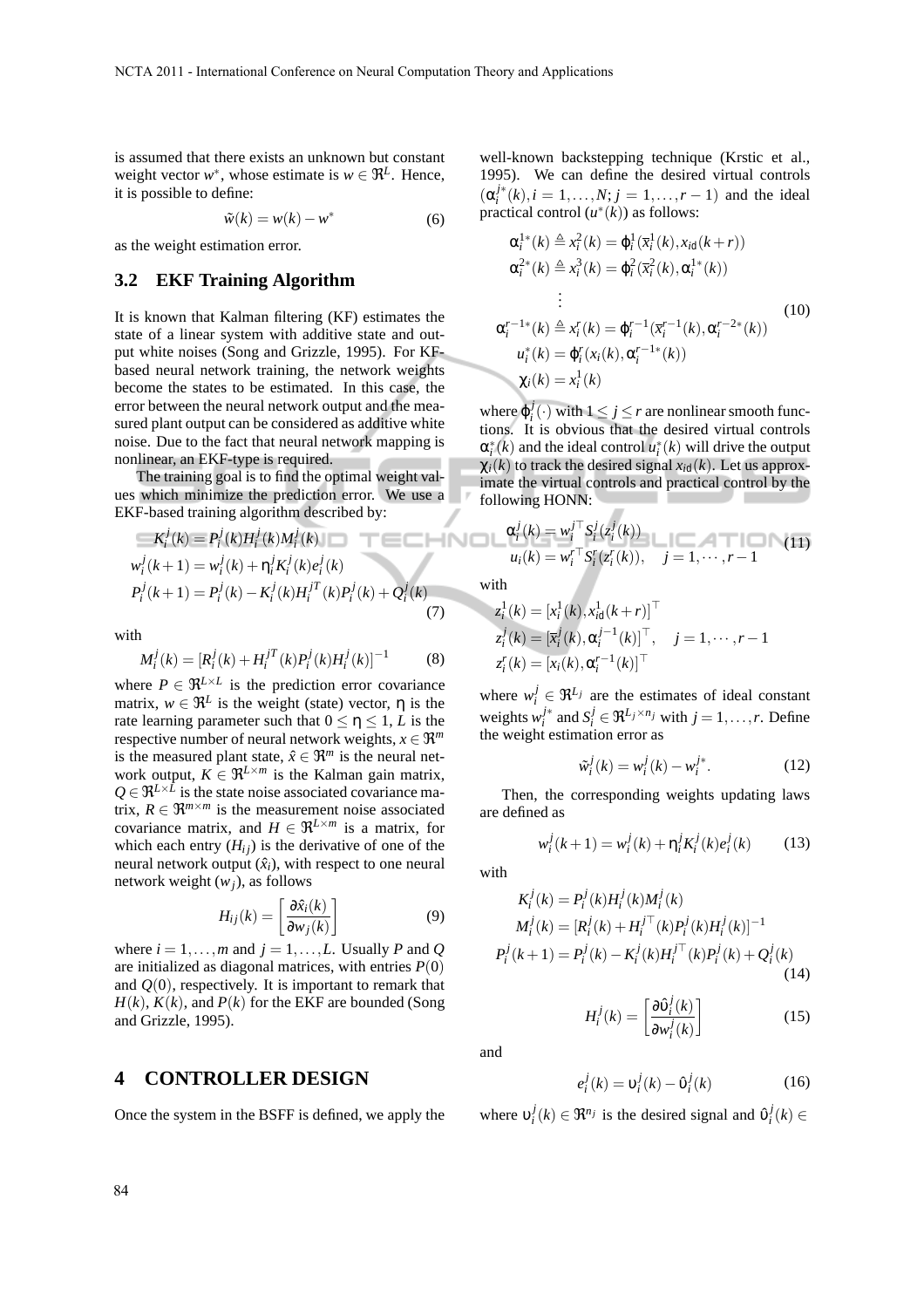$\mathfrak{R}^{n_j}$  is the HONN function approximation defined, respectively as follows

$$
\mathbf{v}_i^1(k) = x_{i\mathbf{d}}^1(k)
$$
  
\n
$$
\mathbf{v}_i^2(k) = x_i^2(k)
$$
  
\n
$$
\vdots
$$
  
\n
$$
\mathbf{v}_i^r(k) = x_i^r(k)
$$
 (17)

and

$$
\hat{\mathbf{v}}_i^1(k) = \mathbf{\chi}_i^1(k)
$$
  
\n
$$
\hat{\mathbf{v}}_i^2(k) = \mathbf{\alpha}_i^1(k)
$$
  
\n
$$
\vdots
$$
  
\n
$$
\hat{\mathbf{v}}_i^r(k) = \mathbf{\alpha}_i^{r-1}(k)
$$
\n(18)

$$
e_i^j(k)
$$
 denotes the error at each step as

$$
e_i^1(k) = x_{i\dot{a}}^1(k) - \chi_i^1(k)
$$
  
\n
$$
e_i^2(k) = x_i^2(k) - \alpha_i^1(k)
$$
  
\n
$$
\vdots
$$
  
\n
$$
e_i^r(k) = x_i^r(k) - \alpha_i^{r-1}(k).
$$
 (19)

The whole proposed neural backstepping control scheme is shown in Fig. 1.



Figure 1: Decentralized neural backstepping control scheme.

### **5 SEVEN DOF MITSUBISHI PA10-7CE ROBOT ARM**

#### **5.1 Robot Description**

The Mitsubishi PA10-7CE arm is an industrial robot manipulator which completely changes the vision of conventional industrial robots. Its name is an acronym of Portable General-Purpose Intelligent Arm. There exist two versions (Higuchi et al., 2003): the PA10- 6C and the PA10-7C, where the suffix digit indicates the number of degrees of freedom of the arm. This work focuses on the study of the PA10-7CE model, which is the enhanced version of the PA10-7C. The PA10 arm is an open architecture robot; it means that it possesses:

- A hierarchical structure with several control levels.
- Communication between levels, via standard interfaces.
- An open general purpose interface in the higher level.

This scheme allows the user to focus on the programming of the tasks at the PA10 system higher level, without regarding on the operation of the lower levels. The programming can be performed using a high level language, such as Visual BASIC or Visual C++, from a PC with Windows operating system. The PA10 robot is currently the open architecture robot more employed for research (Jamisola et al., 2004), (Kennedy and Desai, 2003).The PA10 system is composed of four sections or levels, which conform a hierarchical structure:

Level 4: Operation control section (OCS); formed by the PC and the teaching pendant.

Level 3: Motion control section (MCS); formed by the motion control and optical boards.

Level 2: Servo drives.

Level 1: Robot arm.

Figure 2 shows the PA10-7CE robot arm. The PA10 robot is a 7-DOF redundant manipulator with revolute joints. Figure 3 shows a diagram of the PA10 arm, indicating the positive rotation direction and the respective names of each of the joints..

#### **5.2 Control Objective**

The decentralized discrete-time model for a seven DOF robot arm can be represented as follows

$$
\chi_i^1(k+1) = f_i^1(\chi_i^1) + B_i^1(\chi_i^1)\chi_i^2 + \Gamma_i^1
$$
  

$$
\chi_i^2(k+1) = f_i^2(\chi_i^1, \chi_i^2) + B_i^2(\chi_i^1, \chi_i^2)u_i(k) + \Gamma_i^2
$$
 (20)

where  $i = 1, \ldots, 7$ ;  $\chi_i^1(k)$  are the angular positions,  $\chi_i^2(k)$  are the angular velocities,  $u_i(k)$  represents the applied torque to *i*-th joint respectively.  $f_i^j(\cdot)$  and  $B_i^j(\cdot)$  depend only on the local variables and  $\Gamma_i^j$  are the interconnection effects.

Let define the following states:

$$
x^1(k) = \left[\begin{array}{cc} \chi_1^1 & \chi_2^1 & \chi_3^1 & \chi_4^1 & \chi_5^1 & \chi_6^1 & \chi_7^1 \end{array}\right]^\top
$$
  

$$
x^2(k) = \left[\begin{array}{cc} \chi_1^2 & \chi_2^2 & \chi_3^2 & \chi_4^2 & \chi_5^2 & \chi_6^2 & \chi_7^2 \end{array}\right]^\top
$$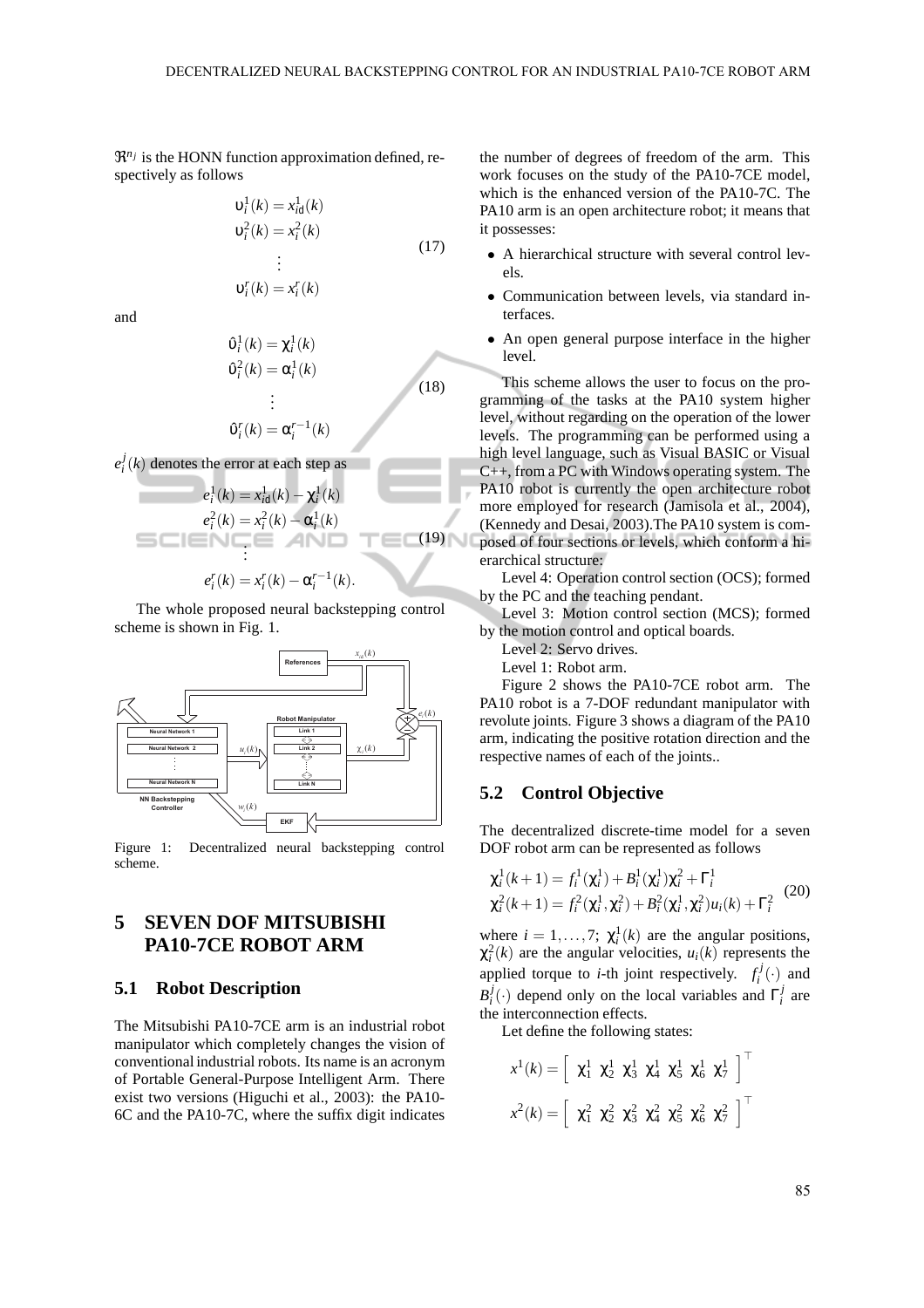

Figure 2: Mitsubishi PA10-7CE robot arm.



Figure 3: Mitsubishi PA10-7CE robot axes.

$$
u(k) = \begin{bmatrix} u_1 & u_2 & u_3 & u_4 & u_5 & u_6 & u_7 \end{bmatrix}^\top
$$
  

$$
x_{d}^{1}(k) = \begin{bmatrix} x_{1d}^{1} & x_{2d}^{1} & x_{3d}^{1} & x_{4d}^{1} & x_{5d}^{1} & x_{6d}^{1} & x_{7d}^{1} \end{bmatrix}^\top
$$
  

$$
x_{i}^{1}(k) = x_{i}^{1}(k)
$$
 (21)

where  $x_{1d}^1(k)$  to  $x_{7d}^1(k)$  are the desired trajectory signals. The control objective is to drive the output  $\chi_i^1(k)$ to track the reference  $x_{i,d}^1(k)$ . Using (21), the system (20) can be represented in the block strict feedback form as

$$
x_i^1(k+1) = f_i^1(x_i^1(k)) + g_i^1(x_i^1(k))x_i^2(k)
$$
  
\n
$$
x_i^2(k+1) = f_i^2(\overline{x}_i^2(k)) + g_i^2(\overline{x}_i^2(k))u_i(k)
$$
 (22)

where  $\bar{x}_i^2(k) = [x_i^1(k) \quad x_i^2(k)]^\top$ ,  $i = 1,...,7$ ,  $f_i^1(x_i^1(k))$ ,  $g_i^1(x_i^1(k))$ ,  $f_i^2(\overline{x}_i^2(k))$  and  $g_i^2(\overline{x}_i^2(k))$  are assumed to be unknown. To this end, we use a HONN to approximate the desired virtual controls and the ideal practical control described as

$$
\alpha_i^{1*}(k) \triangleq x_i^2(k) = \varphi_i^1(x_i^1(k), x_{i\alpha}^1(k+2))
$$
  
\n
$$
u_i^*(k) = \varphi_i^1(x_i^1(k), x_i^2(k), \alpha_i^{1*}(k))
$$
  
\n
$$
\chi_i^1(k) = x_i^1(k).
$$
\n(23)

The HONN proposed for this application is as follows:

$$
\begin{aligned} \n\mathbf{u}_i^{1*}(k) &= w_i^1 \nabla S_i^1(z_i^1(k)) \\ \nu_i(k) &= w_i^{2} \nabla S_i^2(z_i^2(k)) \n\end{aligned} \tag{24}
$$

with

$$
z_i^1(k) = [x_i^1(k), x_{i\text{d}}^1(k+2)]
$$
  
\n
$$
z_i^2(k) = [x_i^1(k), x_i^2(k), \alpha_i^1(k)].
$$
\n(25)

The weights are updated using the EKF (13) - (19) with  $i = 1, 2$  and

$$
e_i^1(k) = x_{i\text{d}}^1(k) - \chi_i^1(k)
$$
  
\n
$$
e_i^2(k) = x_i^2(k) - \alpha_i^1(k).
$$
\n(26)

The training is performed on-line using a seriesparallel configuration. All the neural network states are initialized in a random way.

### **6 SIMULATION RESULTS**

For simulation, we select the following discrete-time trajectories (Ramirez, 2008)

$$
x_{1d}^{1}(k) = c_{1}(1 - e^{d_{1}kT^{3}})\sin(\omega_{1}kT)[\text{rad}]
$$
  
\n
$$
x_{2d}^{1}(k) = c_{2}(1 - e^{d_{2}kT^{3}})\sin(\omega_{2}kT)[\text{rad}]
$$
  
\n
$$
x_{3d}^{1}(k) = c_{3}(1 - e^{d_{3}kT^{3}})\sin(\omega_{3}kT)[\text{rad}]
$$
  
\n
$$
x_{4d}^{1}(k) = c_{4}(1 - e^{d_{4}kT^{3}})\sin(\omega_{4}kT)[\text{rad}]
$$
  
\n
$$
x_{5d}^{1}(k) = c_{5}(1 - e^{d_{5}kT^{3}})\sin(\omega_{5}kT)[\text{rad}]
$$
  
\n
$$
x_{6d}^{1}(k) = c_{6}(1 - e^{d_{6}kT^{3}})\sin(\omega_{6}kT)[\text{rad}]
$$
  
\n
$$
x_{7d}^{1}(k) = c_{7}(1 - e^{d_{7}kT^{3}})\sin(\omega_{7}kT)[\text{rad}]
$$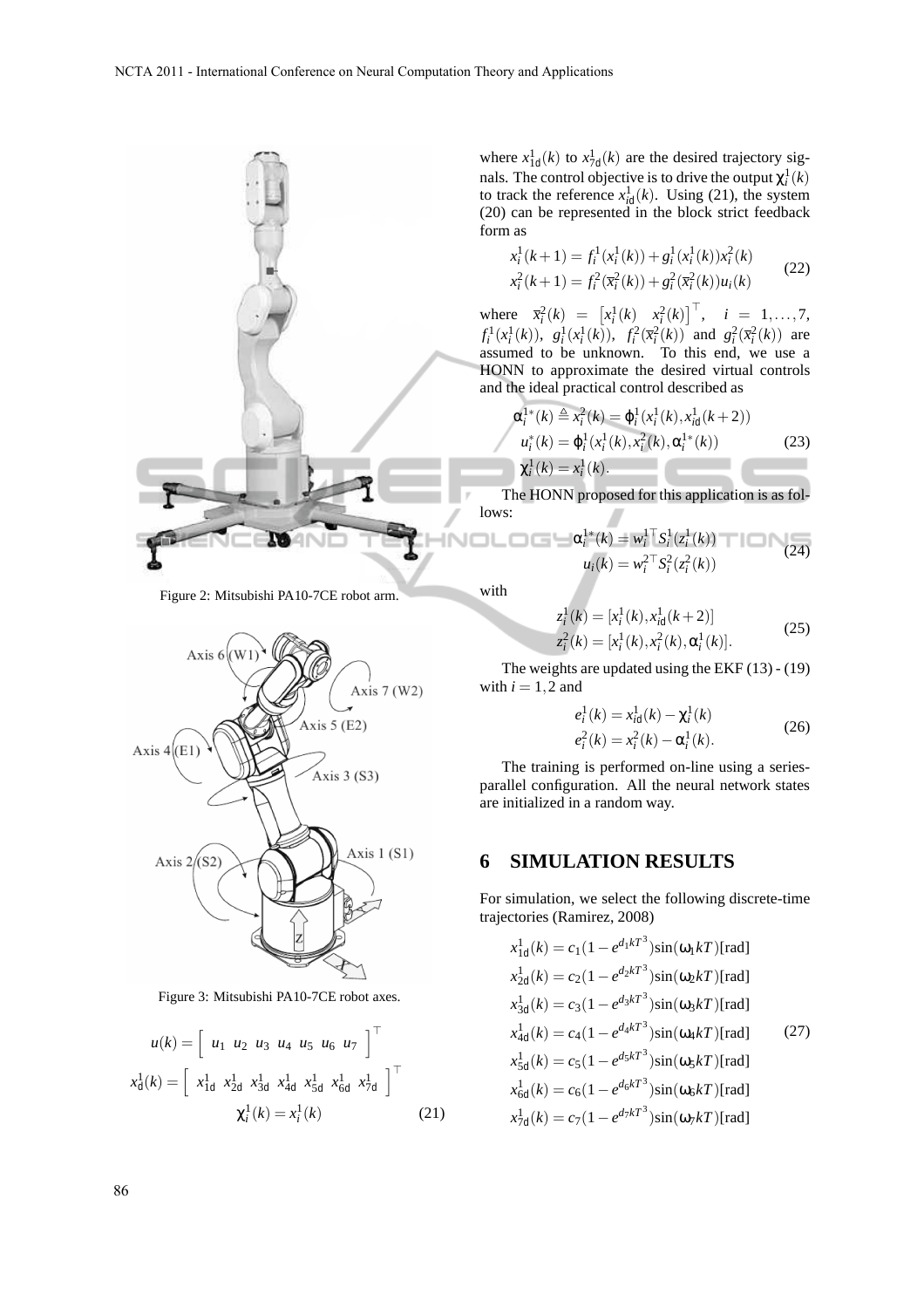| <i>i</i> -th Joint          | $c_i$   | $d_i$ | $\omega_i$    |
|-----------------------------|---------|-------|---------------|
|                             | $\pi/2$ | 0.001 | $0.285$ rad/s |
| $\mathcal{D}_{\mathcal{L}}$ | $\pi/3$ | 0.001 | $0.435$ rad/s |
| 3                           | $\pi/2$ | 0.01  | $0.555$ rad/s |
|                             | $\pi/3$ | 0.01  | $0.645$ rad/s |
| 5                           | $\pi/2$ | 0.01  | $0.345$ rad/s |
| 6                           | $\pi/3$ | 0.01  | $0.615$ rad/s |
|                             | $\pi/2$ | 0.01  | $0.465$ rad/s |

Table 1: Parameters for desired trajectories.

the selected parameters  $c$ ,  $d$  and  $\omega$  for desired trajectories of each joint are shown in Table 1. The sampling time is selected as  $T = 1$  millisecond.

These selected trajectories (27) incorporate a sinusoidal term to evaluate the performance in presence of relatively fast periodic signals, for which the nonlinearities of the robot dynamics are really important.

Simulation results for trajectory tracking using the decentralized neural backstepping control (DNBS) scheme are shown in Figs. 4 to Fig. 10. The initial conditions for the plant are different that those of the desired trajectory. According to these figures, the tracking errors for all joints present a good behavior and remain bounded as shown in Fig. 11.



Figure 4: Trajectory tracking for joint  $1 x_{1d}^1(k)$  (solid line) and  $\chi_1^1(k)$  (dashed line).

The applied torques to each joint are always inside of the prescribed limits given by the actuators manufacturer (see Table 2); that is, their absolute values are smaller than the bounds  $\tau_1^{\text{max}}$  to  $\tau_7^{\text{max}}$ , respectively.

### **7 CONCLUSIONS**

In this paper a decentralized neural control scheme based on the backstepping technique is presented. The control law for each joint is approximated by a

Table 2: Maximum torques.

| Joint                       | <b>Max Torque</b> |  |  |
|-----------------------------|-------------------|--|--|
|                             | $232$ N-m         |  |  |
| $\mathcal{D}_{\mathcal{L}}$ | 232 N-m           |  |  |
| 3                           | $100$ N-m         |  |  |
| 4                           | $100$ N-m         |  |  |
| $\overline{\phantom{0}}$    | 14.5 N-m          |  |  |
| 6                           | $14.5$ N-m        |  |  |
|                             | 14.5 N-m          |  |  |



Figure 5: Trajectory tracking for joint  $2 x_{2d}^1(k)$  (solid line) and  $\chi_2^1(k)$  (dashed line).



Figure 6: Trajectory tracking for joint  $3 x_{3d}^1(k)$  (solid line) and  $\chi_3^1(k)$  (dashed line).

high order neural network. The training of each neural network is performed on-line using an extended Kalman filter. Simulations results for trajectory tracking using a seven DOF PA10-7CE Mitsubishi robot arm show the effectiveness of the proposed control scheme.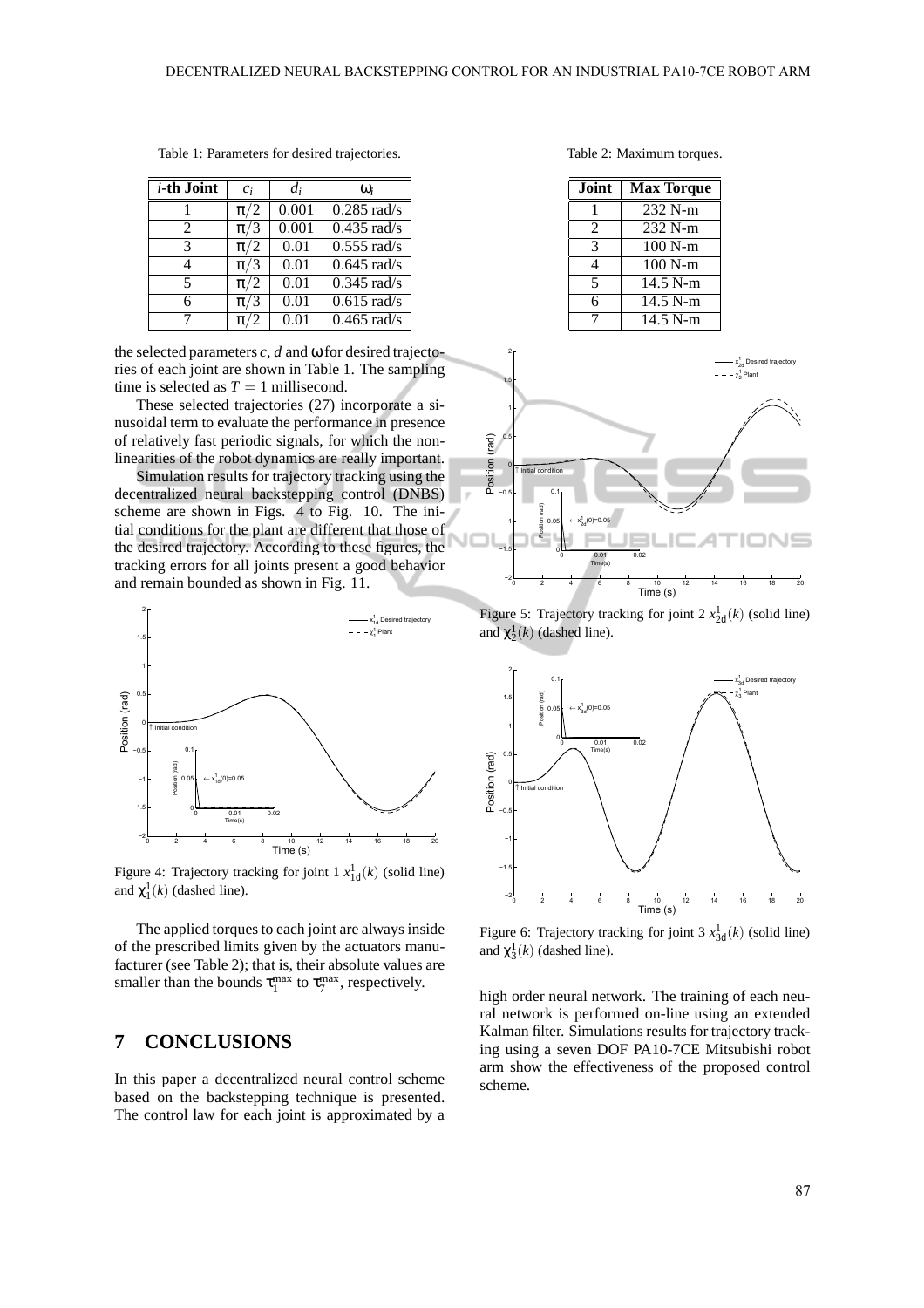

Figure 7: Trajectory tracking for joint  $4 x_{4d}^1(k)$  (solid line) and  $\chi_4^1(k)$  (dashed line).



Figure 8: Trajectory tracking for joint 5  $x_{5d}^1(k)$  (solid line) and  $\chi_5^1(k)$  (dashed line).



Figure 9: Trajectory tracking for joint 6  $x_{6d}^1(k)$  (solid line) and  $\chi_6^1(k)$  (dashed line).



Figure 10: Trajectory tracking for joint  $7 x_{7d}^1(k)$  (solid line) and  $\chi^1_7(k)$  (dashed line).



Figure 11: Tracking errors for joints 1 to 7.

# **ACKNOWLEDGEMENTS**

The first author thanks to Universidad Autonoma del Carmen (UNACAR) and the Programa de Mejoramiento del Profesorado (PROMEP-MEXICO) for supporting this research.

## **REFERENCES**

- Alanis, A. Y., Sanchez, E. N., and Loukianov, A. G. (2007). Discrete-time adaptive backstepping nonlinear control via high-order neural networks. *IEEE Transactions on Neural Networks*, 18(4):1185–1195.
- Ge, S. S., Zhang, J., and Lee, T. H. (2004). Adaptive neural network control for a class of MIMO nonlinear systems with disturbances in discrete-time. *IEEE Transactions on Systems, Man, and Cybernetics Part B*, 34(4):1630–1645.

Higuchi, M., Kawamura, T., Kaikogi, T., Murata, T., and